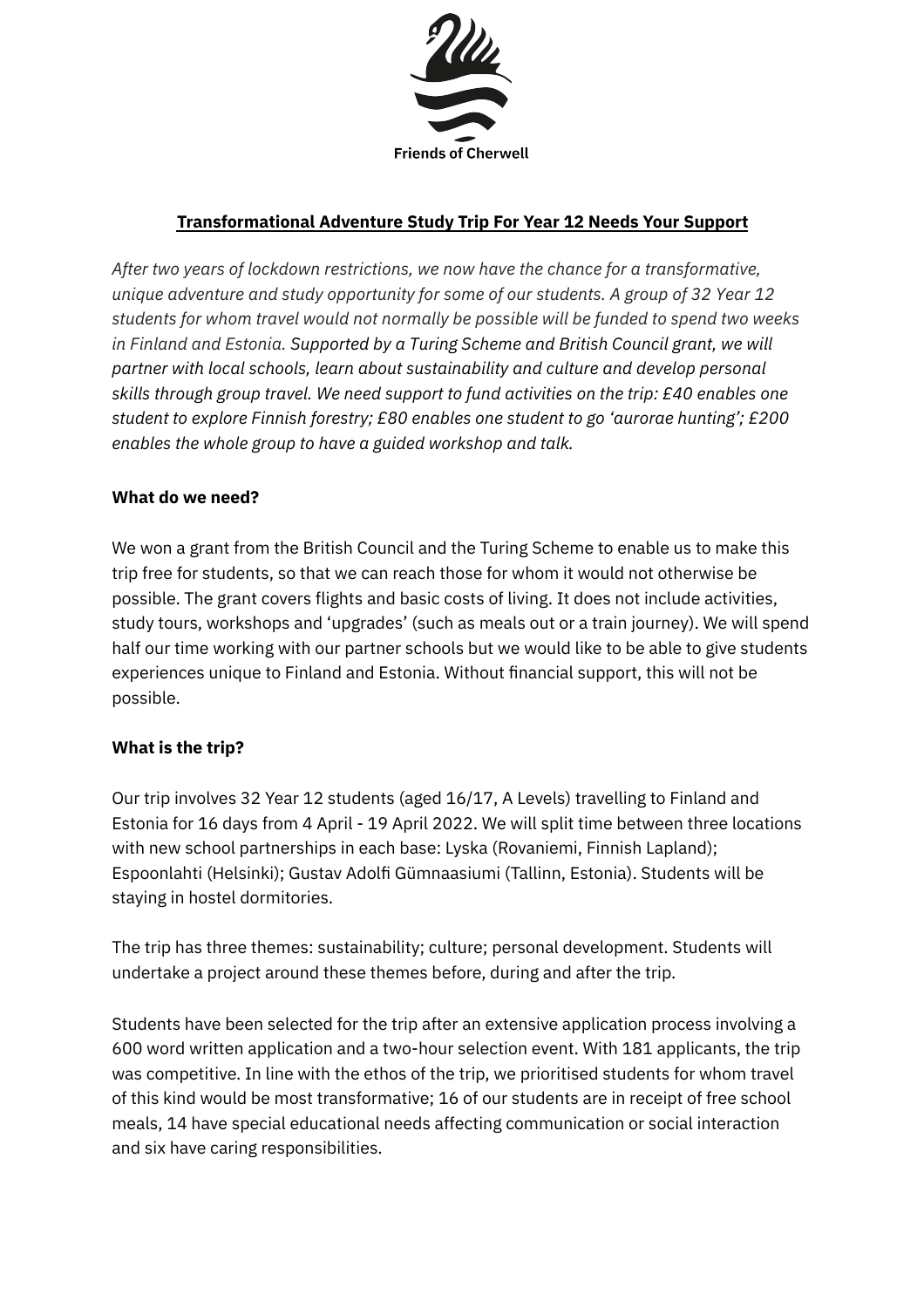### **What activities do you want to fund?**

We need financial support to enable students to take part in activities, study tours, workshops and to experience 'upgrades' to the most basic form of living. Our target is £10,960. The list below reflects our 'menu of activities' we would like to fund. In order to maintain parity and ensure access for all, we have limited student spending money to €10 per day (to include souvenirs, postcards and snacks!). As such, students will be unable to do activities unless we can fund them as a whole group.

We would also like to fund a preparatory residential stay in the UK to allow team building, as our students do not know each other well, and to build key skills for travel, as some of the students have never independently stayed away from home before.

| <b>Activity</b>                               | <b>Purpose</b>                                                                                                                                   | <b>Theme</b>                               | Cost                      |
|-----------------------------------------------|--------------------------------------------------------------------------------------------------------------------------------------------------|--------------------------------------------|---------------------------|
| Preparatory<br>Residential<br>(London, March) | Research the trip, prepare as a<br>group and learn travel,<br>communication and leadership<br>skills.                                            | Personal<br>development                    | £80 per<br><b>student</b> |
| Aurora Hunting<br>Tour                        | Discover the Northern Lights,<br>embrace the outdoors with<br>bushcraft in Finnish Lapland and<br>learn about the indigenous Sami<br>people.     | Sustainability;<br>personal<br>development | £80 per<br><b>student</b> |
| Kuusijärvi Lake<br>Adventure                  | Learn about forestry and lakes of<br>Southern Finland. Be active in the<br>wilderness (including joining in the<br>sauna culture of the locals). | Sustainability;<br>personal<br>development | £40 per<br><b>student</b> |
| Heureka Science<br>Centre                     | Learn about astronomy at the<br>planetarium, the science of<br>geology; Finnish sustainability and<br>climate change.                            | Sustainability                             | £40 per<br>student        |
| <b>Train travel</b>                           | Travel by train (instead of coach)<br>from north to south Finland,<br>watching the country change.                                               | Culture                                    | £40 per<br><b>student</b> |
| <b>Medieval Tallinn</b><br><b>Guided Tour</b> | Learn about the complex history of<br>Estonia and Northern Europe from<br>medieval times to the present day                                      | Culture                                    | £400                      |
| <b>Pilke Science</b><br>Centre                | Learn about the ecology, science<br>and ecosystems of northern forests<br>and how to use them sustainably.                                       | Sustainability                             | £300                      |
| Finnish food<br>sample meal                   | Experience traditional Finnish food<br>and learn about culture and<br>geography through a culinary tour.                                         | Culture; personal<br>development           | £300                      |

#### **Menu of Activities**